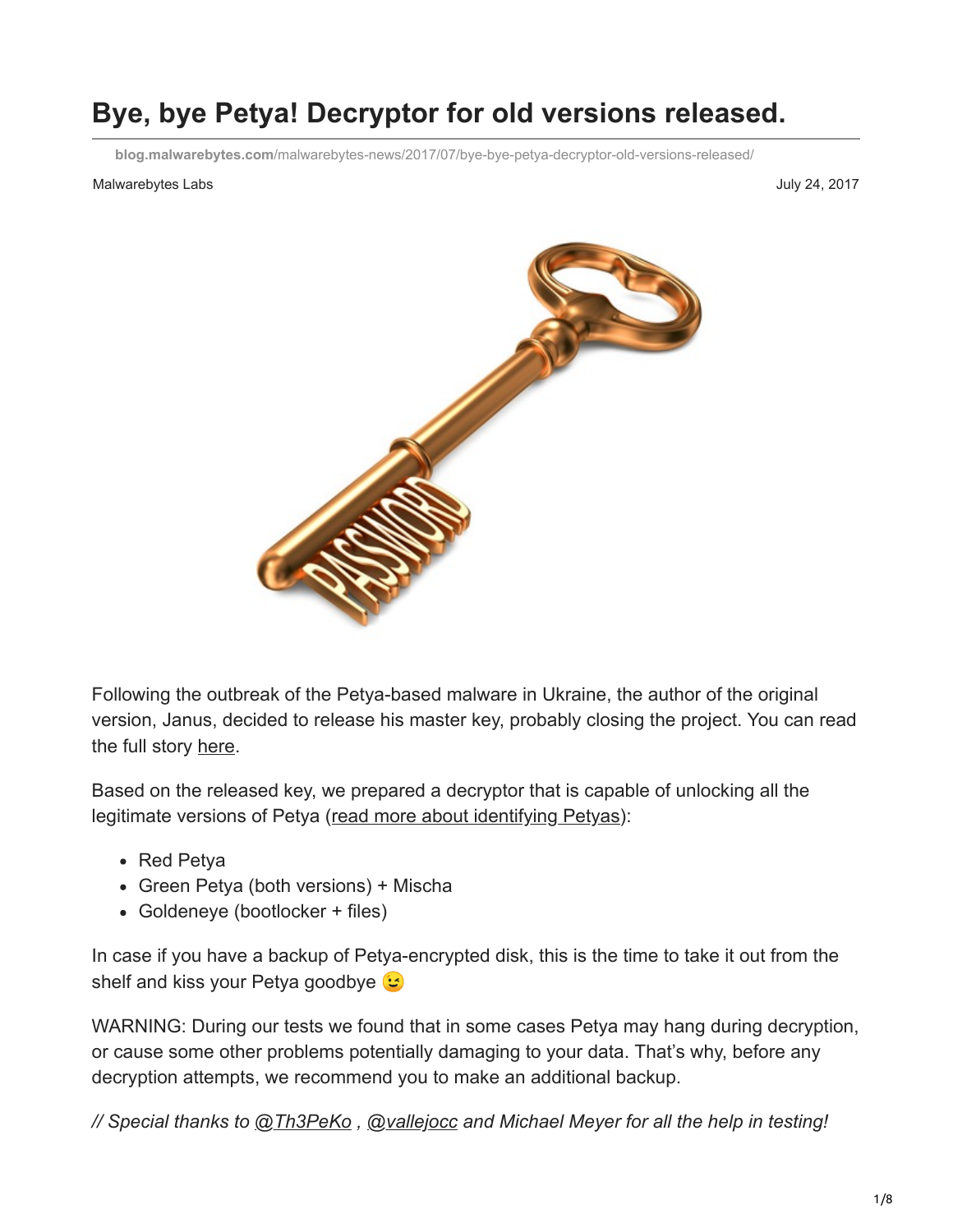As we know, depending on version Petya may attack your data by two ways:

1 – at a low level, encrypting your Master File Table. For example:

You became victim of the PETYA RANSOMWARE! The harddisks of your computer have been encrypted with an military grade encryption algorithm. There is no way to restore your data without a special key. You can purchase this key on the darknet page shown in step 2. To purchase your key and restore your data, please follow these three easy steps: 1. Download the Tor Browser at "https://www.torproject.org/". If you need<br>help, please google for "access onion page".<br>2. Visit one of the following pages with the Tor Browser: http://petya3jxfp2f7g3i.onion/0N1z7z http://petya3sen7dyko2n.onion/0N1z7z 3. Enter your personal decryption code there: 70N1z7-zjiXL3-npCpAT-Up4s37-GFB4iR-BnGsnx-y93cUR-q7qduM-cZkZkR-qo9D4f-JVufFR-c9UuAQ-rTSGBj-cmzDL4-dZ9hyU-908fA1 If you already purchased your key, please enter it below. Keu:

2 – at a high level, encrypting your files one by one (like a typical [ransomware\)](https://www.malwarebytes.com/ransomware). For example:

| A<br><b>Name</b>                   | Date modified    | Type                 | <b>Size</b> |
|------------------------------------|------------------|----------------------|-------------|
| square1 - Copy - Copy.bmp.7QzX     | 2016-05-12 18:47 | 70ZX File            | 141 KB      |
| square1 - Copy.bmp.7QzX            | 2016-05-12 18:47 | 70ZX File            | 141 KB      |
| square1.bmp.7QzX                   | 2016-05-12 18:47 | 70ZX File            | 141 KB      |
| YOUR_FILES_ARE_ENCRYPTED.HTML<br>魅 | 2016-05-12 18:47 | Firefox HTML Doc     | 2 KB        |
| YOUR_FILES_ARE_ENCRYPTED.TXT       | 2016-05-12 18:47 | <b>Text Document</b> | 1 KB        |

Fortunately, the released key allows for recovery in both cases. However the process of decryption will look a bit different.

### **Decryptors**

We prepared two different builds of the recovery tool, to support the specific needs:

- 1. a [Live CD](https://github.com/hasherezade/petya_key/releases/download/0.2/antipetya_ultimate.iso)
- 2. a [Windows executable](https://github.com/hasherezade/petya_key/releases/download/0.2/petya_key_v0.2_win32.zip)

In both cases, the tool decrypts the individual key from the victim ID.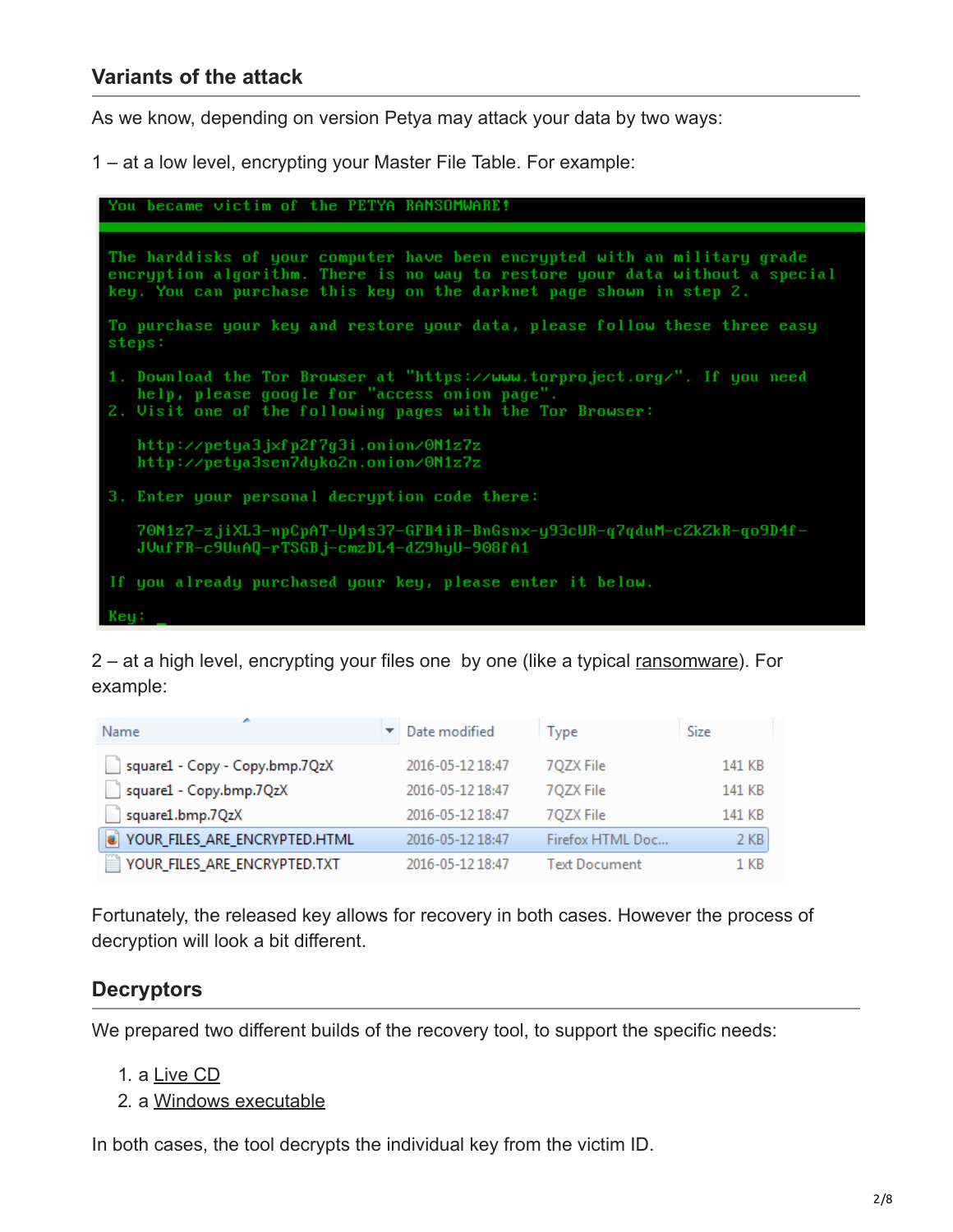After obtaining the key, you can use the original decryptors in order to recover your files. You can find the links here:

For **Mischa**: <https://drive.google.com/open?id=0Bzb5kQFOXkiSWUZ6dndxZkN1YlE> For **Goldeneye**:<https://drive.google.com/open?id=0Bzb5kQFOXkiSdTZkUUYxZ0xEeDg>

### **DISCLAIMER: Those tools are provided as is and you are using them at your own risk. We are not responsible for any damage or lost data.**

# **Defeating the bootlocker**

In both cases, you can obtain the key to your Petya by using a Windows Executable and supplying it your victim ID. Detailed instructions has been given [here](https://github.com/hasherezade/petya_key) and on the video below:



<https://youtu.be/w9YkZ1X58V4>

However, victim IDs are very long, and retyping them may be painful and prone to mistakes. That's why, we prepared an alternative: a LiveCD that will automatically read it from the encrypted disk. In order to use it, you need to download the ISO and boot from it your infected machine. Then, follow the displayed instructions: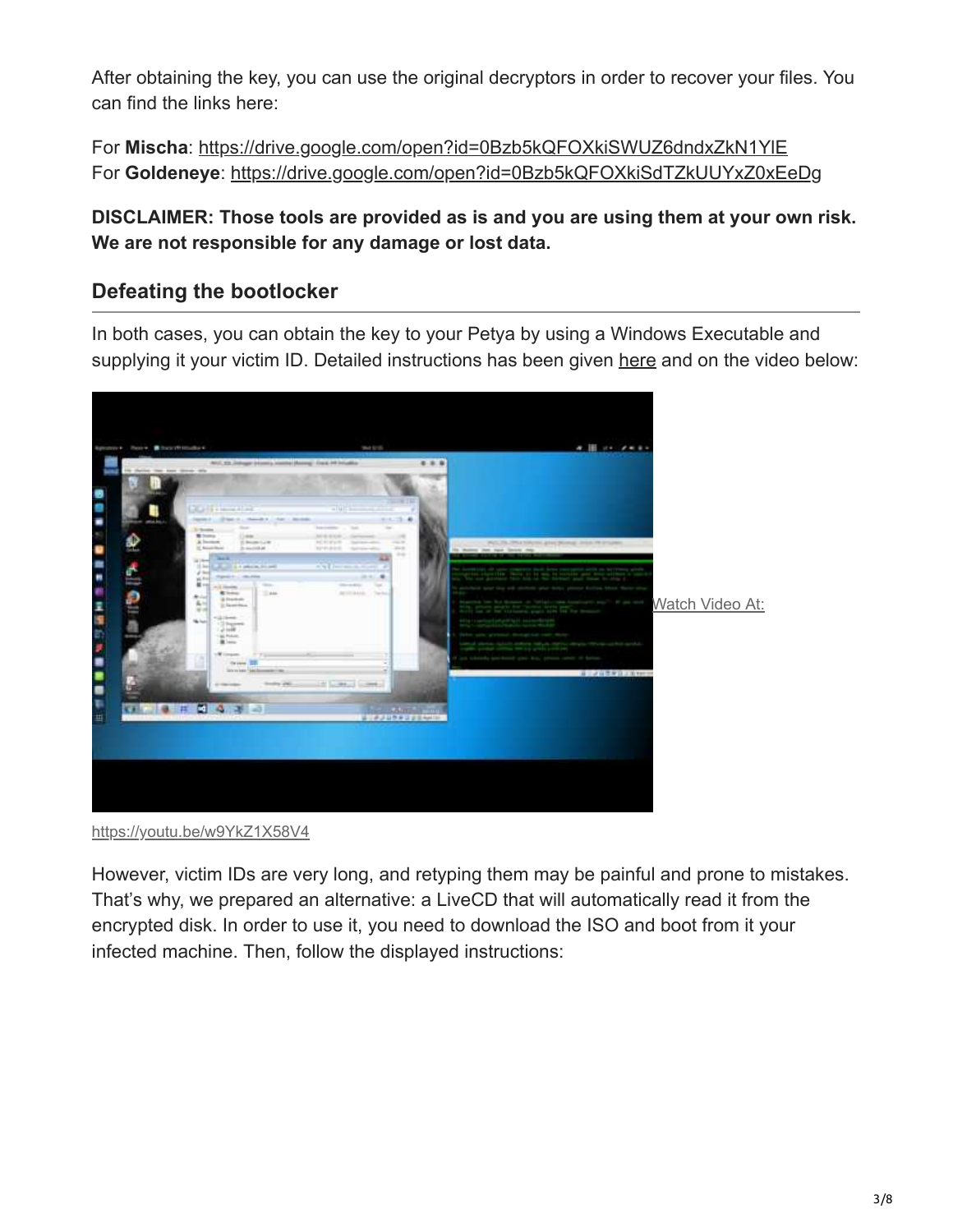

<https://youtu.be/wwsQropG2JA>

After obtaining the key, you can use it to decrypt your Master File Table:



<https://youtu.be/7VWNQasU1VQ>

### **Decrypting files**

In case if your files has been encrypted, i.e. by Goldeneye or Mischa, you can use the key decryptor released in form of a [Windows executable](https://github.com/hasherezade/petya_key/releases/download/0.2/petya_key_v0.2_win32.zip).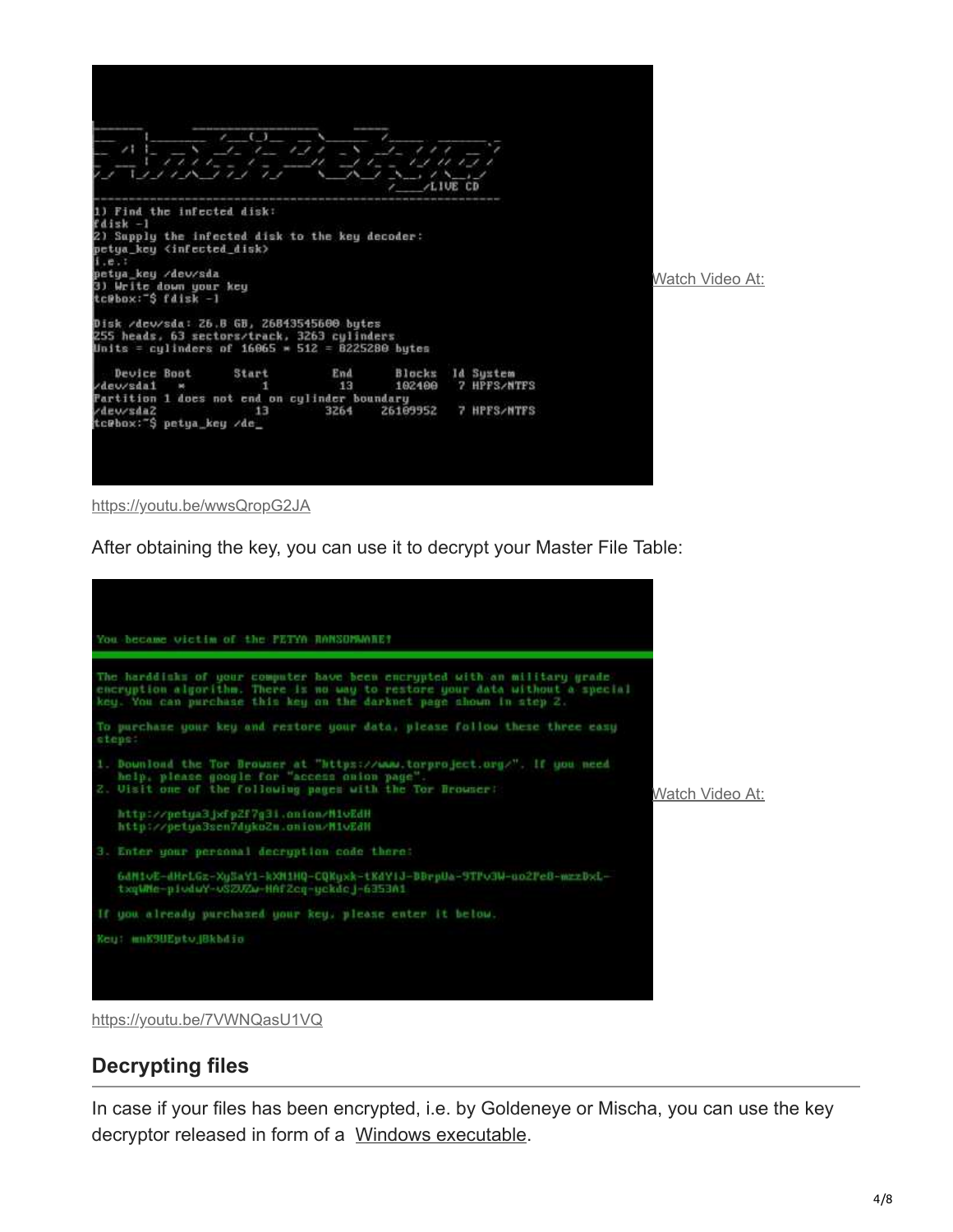1. Find your victim ID ("personal decryption code"). It will be in your ransom note:



In case if you don't have the note, you can find the ID appended at the end of any of your encrypted files:

| MD HxD - [E:\my_file.docx.orn4NeKb]                                            |     |                   |                                                 |     |       |                                     |      |    |    |             |                |     |     |          |      |                  |
|--------------------------------------------------------------------------------|-----|-------------------|-------------------------------------------------|-----|-------|-------------------------------------|------|----|----|-------------|----------------|-----|-----|----------|------|------------------|
| $\left  \frac{5}{10}\right $<br>File Edit Search View Analysis Extras Window ? |     |                   |                                                 |     |       |                                     |      |    |    |             |                |     |     |          |      |                  |
| $  \mathbf{A}   \approx   \mathbf{A}  $                                        |     |                   |                                                 |     |       | $\vert - \vert$                     | ANSI |    |    | ᆒ           | hex            |     | ►   |          |      |                  |
| $F_8^p$<br>my_file.docx.orn4NeKb                                               |     |                   |                                                 |     |       |                                     |      |    |    |             |                |     |     |          |      |                  |
| Offset (h)                                                                     |     |                   | 00 01 02 03 04 05 06 07 08 09 0A 0B 0C 0D 0E 0F |     |       |                                     |      |    |    |             |                |     |     |          |      |                  |
| 00003410                                                                       |     |                   | 29 4C F2 BD 00 6F 72 6E 34 4E 65 4B 62 62 70 63 |     |       |                                     |      |    |    |             |                |     |     |          |      | )Lň".orn4NeKbbpc |
| 00003420                                                                       |     |                   | 77 64 4B 6A 62 33 6F 6D 61 43                   |     |       |                                     |      |    |    |             | 4B 38 48 32 77 |     |     |          | - 6E | wdKjb3omaCK8H2wn |
| 00003430                                                                       | 6E. | -47               | -45                                             | 4E  |       | 46 78 7A 52 66 5A 67 63 35 64 35 57 |      |    |    |             |                |     |     |          |      | nGENFxzRfZqc5d5W |
| 00003440                                                                       | 70. | $4\,\mathrm{\AA}$ | -34                                             | -71 | - 73  | 67 55 36 48                         |      |    |    |             | 6D 58          | -48 | -6B | 38 54 4E |      | pJ4qsqU6HmXHk8TN |
| 00003450                                                                       |     | <b>ISE 45</b>     | 45                                              |     | 5A 7A | -70                                 | -37  | 48 | 6A | 44 46 35 39 |                |     |     | 68 5A    | -72  | oEEZzp7HjDF59hZr |
| 00003460                                                                       | 44  |                   | 61 56 72 59 6A 63 6E 73 52 6A 41 48 54 61 58    |     |       |                                     |      |    |    |             |                |     |     |          |      | DaVrYjcnsRjAHTaX |
| 00003470                                                                       |     |                   | 69 76 45 44 55                                  |     |       | 60                                  |      |    |    |             |                |     |     |          |      | ivEDU'           |

2. Save the ID in a file:



3. Use our tool to decrypt your key: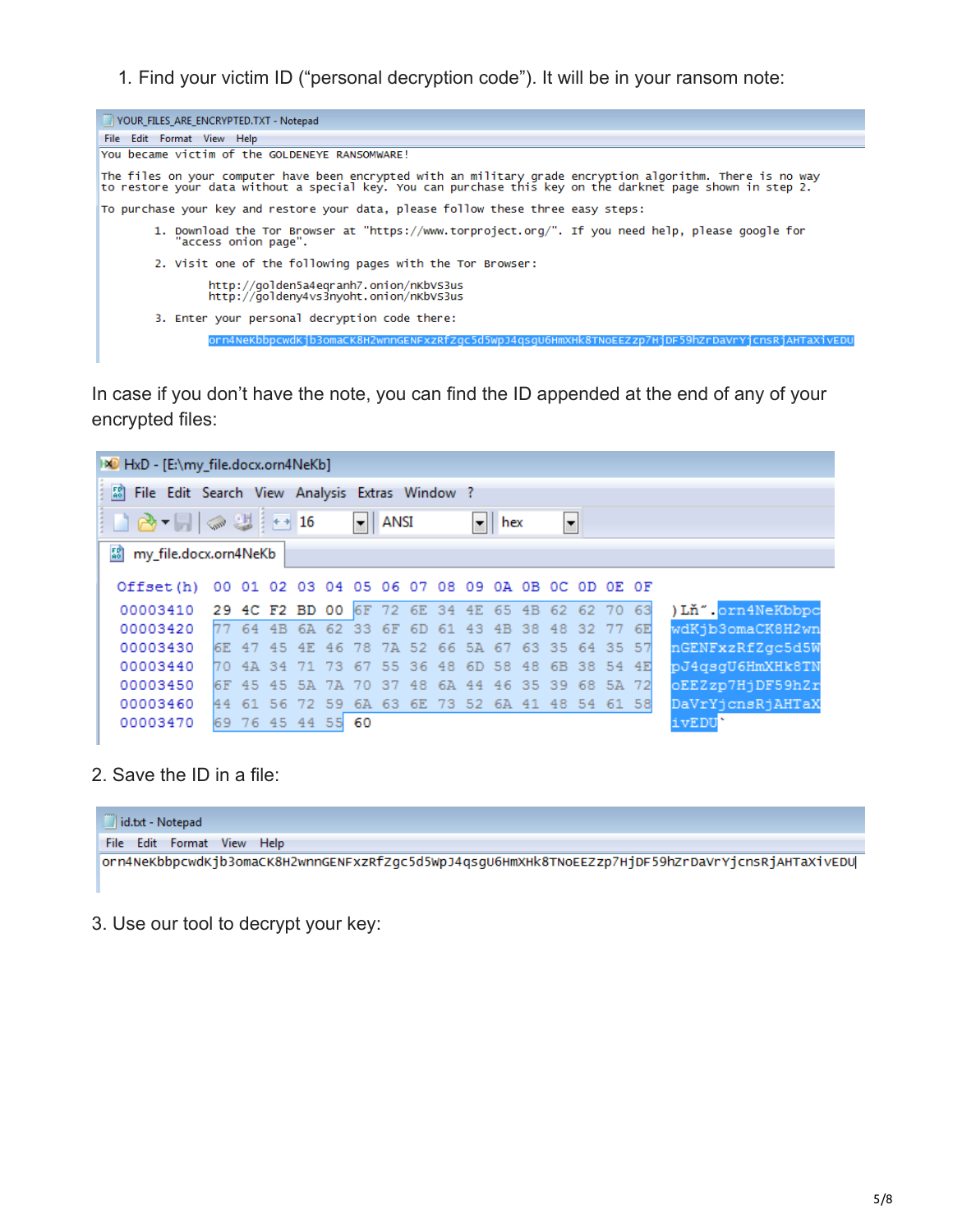| <b>EXEC:\Windows\system32\cmd.exe</b>                                                                                                                                                                                                             |  |  |  |  |  |  |  |
|---------------------------------------------------------------------------------------------------------------------------------------------------------------------------------------------------------------------------------------------------|--|--|--|--|--|--|--|
| E:\petya_key>petya_key.exe id.txt<br>priv: 38dd46801ce61883433048d6d8c6ab8be18654a2695b4723<br>Victim file: id.txt<br>Choose one of the supported variants:<br> r — Red Petya<br>g - Green Petya or Mischa<br>d - Goldeneye<br>[*] My petya is: d |  |  |  |  |  |  |  |
| $[t+1]$ Your key : c4ecfe97b775f08923ae2b076fbe9364<br>Press any key to continue $\ldots$ $\blacksquare$                                                                                                                                          |  |  |  |  |  |  |  |

3. Copy the obtained key. Download the original decryptor, appropriate for your version:

For **Mischa**: <https://drive.google.com/open?id=0Bzb5kQFOXkiSWUZ6dndxZkN1YlE> For **Goldeneye**:<https://drive.google.com/open?id=0Bzb5kQFOXkiSdTZkUUYxZ0xEeDg>

Choose one of your encrypted files:

| <b>GOLDENEYE Decrypter</b>                                                                                                                                                                          |        |
|-----------------------------------------------------------------------------------------------------------------------------------------------------------------------------------------------------|--------|
| Step 1: Find encrypted files<br>First you have to find the encrypted files on your computer. You can either let this program<br>search for encrypted files automatically, or select files manually. |        |
| Search encrypted files<br>If you know the extension of the encrypted files, you can enter it below and speed up the<br>search process.                                                              |        |
| File extension (optional):<br>e.g.: XXXXXXXX                                                                                                                                                        | Search |
| Select encrypted files<br>Please select or drag file you want to decrypt.<br>C:\Users\tester\Desktop\my_file.docx.orn4NeKb                                                                          |        |
|                                                                                                                                                                                                     | Next   |

Supply the key obtained from the key decoder: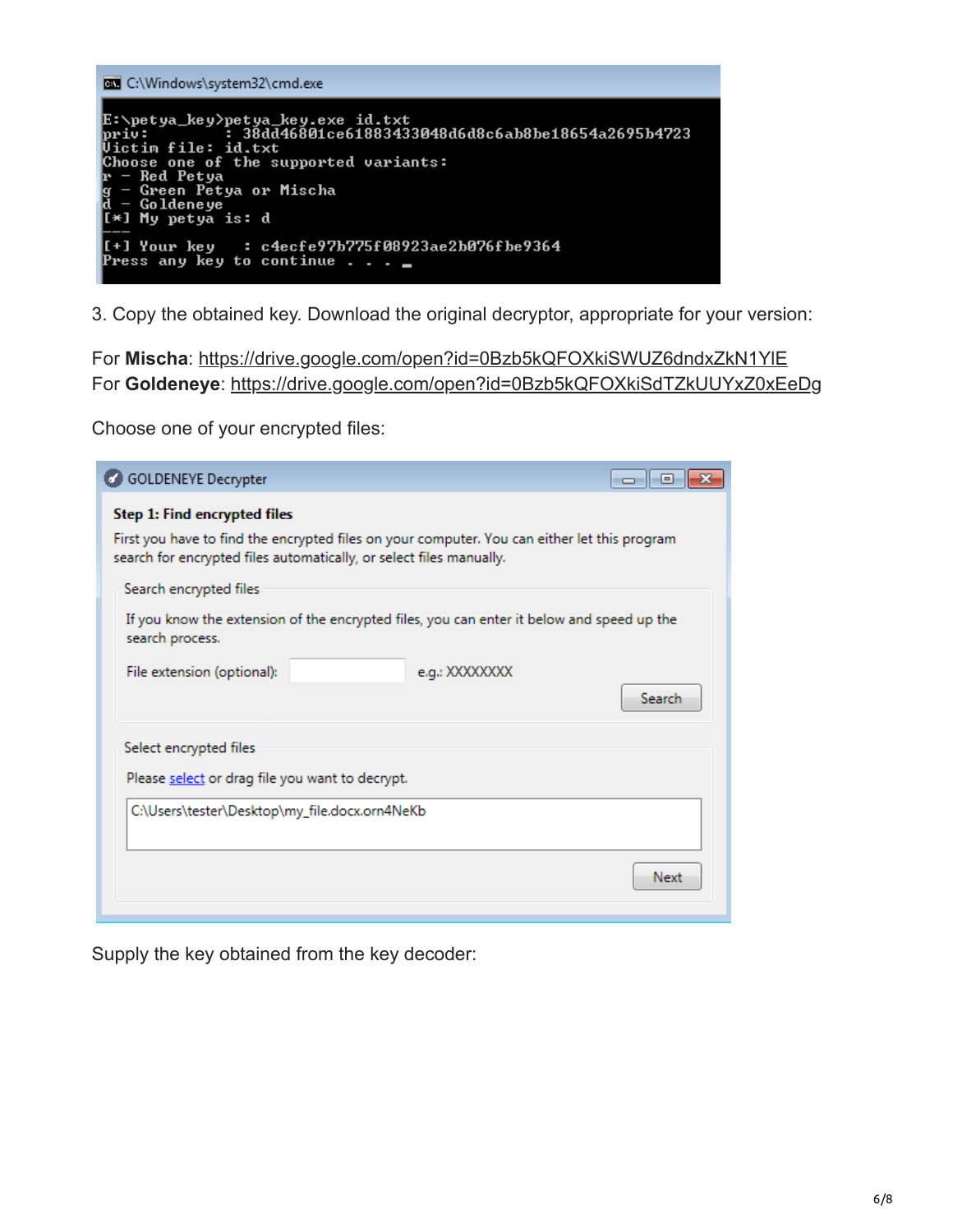| <b>GOLDENEYE Decrypter</b>                           |                                                                                                                                                                                              | E<br>$\overline{\phantom{a}}$ |
|------------------------------------------------------|----------------------------------------------------------------------------------------------------------------------------------------------------------------------------------------------|-------------------------------|
| <b>Step 2: Decrypt files</b><br>the encrypted files. | Now you have to enter your purchased password. WARNING: Please check your input! If you<br>decrypt your files with a wrong password, you could destroy your files! Please consider to backup |                               |
| Password:                                            | c4ecfe97b775f08923ae2b076fbe9364                                                                                                                                                             |                               |
|                                                      | Repeat password: c4ecfe97b775f08923ae2b076fbe9364                                                                                                                                            |                               |
|                                                      | Backup encrypted files (recommended)                                                                                                                                                         |                               |
|                                                      |                                                                                                                                                                                              | Decrypt                       |

Decrypt the file and check if the output is valid. If everything is fine, you can use the same key to decrypt rest of your files. Supply the extension to the decryptor, and it will find them automatically:

| <b>GOLDENEYE Decrypter</b>                                                                                                                                                                          | E<br>$\Box$ |
|-----------------------------------------------------------------------------------------------------------------------------------------------------------------------------------------------------|-------------|
| Step 1: Find encrypted files<br>First you have to find the encrypted files on your computer. You can either let this program<br>search for encrypted files automatically, or select files manually. |             |
| Search encrypted files<br>If you know the extension of the encrypted files, you can enter it below and speed up the<br>search process.<br>orn4NeKb<br>e.g.: XXXXXXXX<br>File extension (optional):  | Search      |
| Select encrypted files<br>Please select or drag file you want to decrypt.                                                                                                                           | Next        |

## **Conclusion**